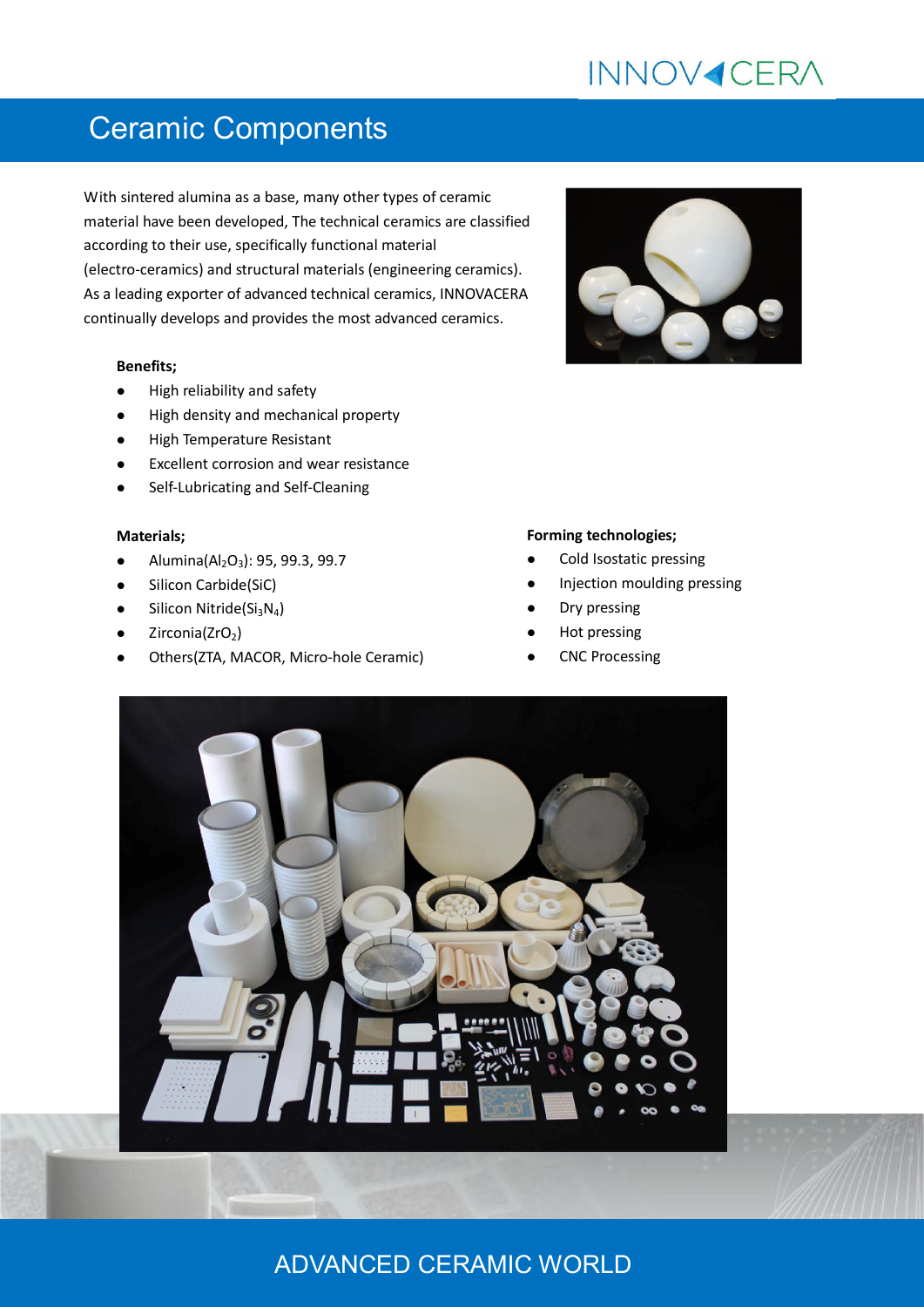## APPLICATIONS

INNOVACERA provides advanced, high-purity ceramics for high-technology applications. Our engineering experts can help you choose the best material from hundreds of alumina, carbides, and other high-performance materials.

**Pump and Valve Parts**

Pump Plunger, Magnetic pump shafts and sleeves for superior wear resistance. In ball and faucet valves, ceramic are used to provide excellent sealing quality and wear resistance.

 **Medical equipment and chemical analyzer parts** The chemical stability of ceramics permits their application

to the artificial kidney pump. Free from corrosion and superior in cleaning properties, ceramic material are also used in blood valves.



#### **Nozzle**

Scrubber and Spay nozzles require ceramic excellent chemical and wear resistance. In cleaning nozzles, through which water flows at a high rate, wear resistance is essential ceramic superior heat resistance is utilized in welder and burner nozzles

#### **Grinding mill parts**

Benefiting form high wear resistance, grinding mills use ceramics for their liners, agitator screws and rollers. Balls mill are manufactured from the same materials being milled.

#### **Food machine parts**

the inherent cleanliness and simple cleaning procedures of ceramics are greatly appreciated in kneading rollers and in parts for filling machines such as valves and pumps

#### **Paper making part**

Ceramics, superior in wear resistance, are used in cleaner cones separating foreign matter from pulp slurry.





## ADVANCED CERAMIC WORLD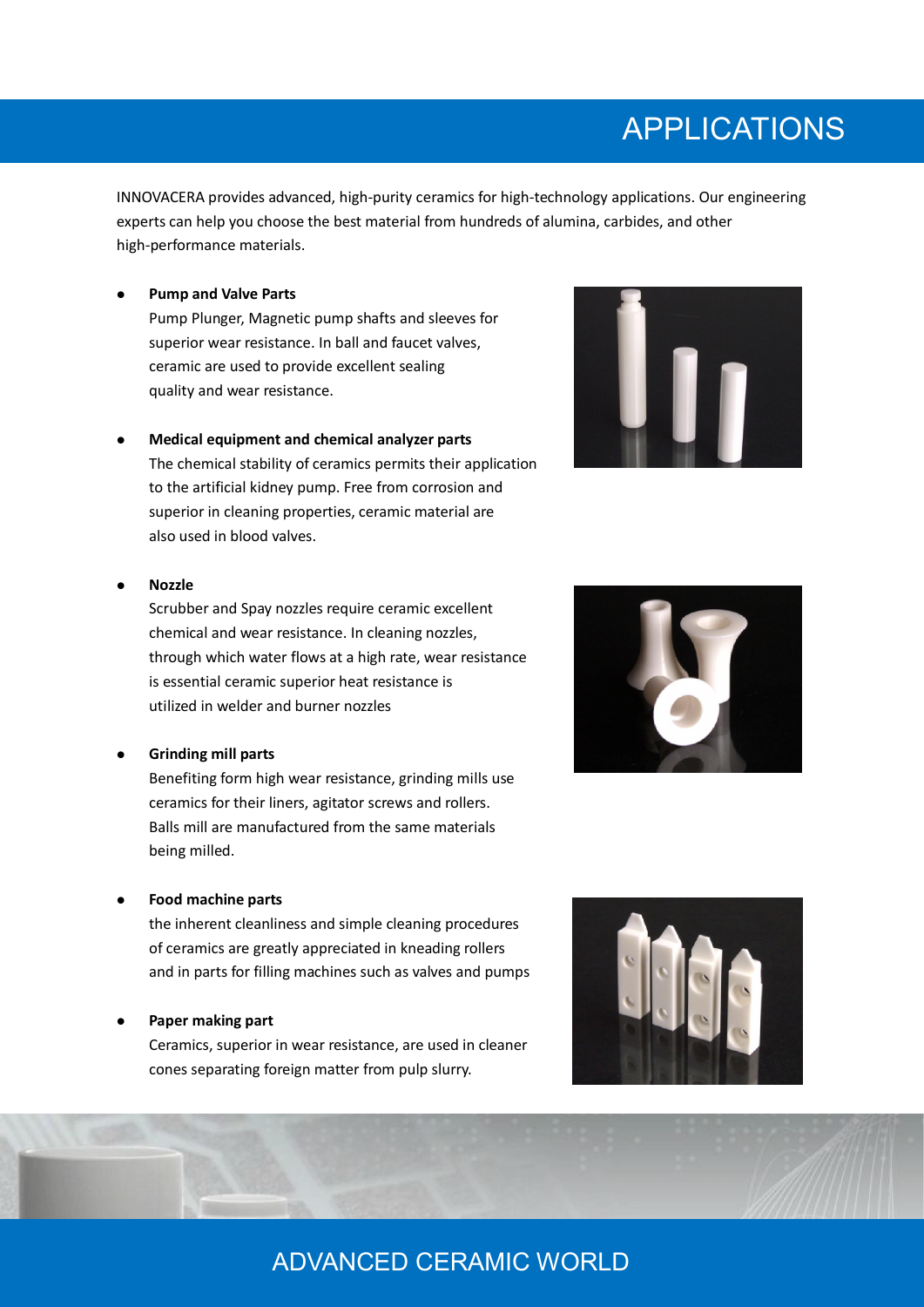## APPLICATIONS

**Cutter**

of all ceramic materials, zirconia exceeds in strength toughness and wear resistance, and is used in industirla cutters and slitters to process fiber, paper, film and similar materials.

 **Physiochemical equipment parts** Superior chemical and heat resistance with on outgasing at high temperatures allow high purity alumina ceramics tobe used in analytical equipment

#### **Thread guides**

Ceramic is used in guide parts for thread processing and oiling nozzles, rollers and twining parts because of its high wear resistance, very low susceptibility to damage by high-speed running of thread, and low friction coefficient.

#### **Living and household appliances**

Less subject to rust and more wear resistant than conventional metal, ceramic are used for knives, golf and baseball spikes, clock casings and many other sport and recreational appliances.

**Wire drawing machine parts**

To benefit from ceramics wear resistance and light weight, wire drawing machine parts use ceramics in capstan rollers and wire guide rollers.







### ADVANCED CERAMIC WORLD